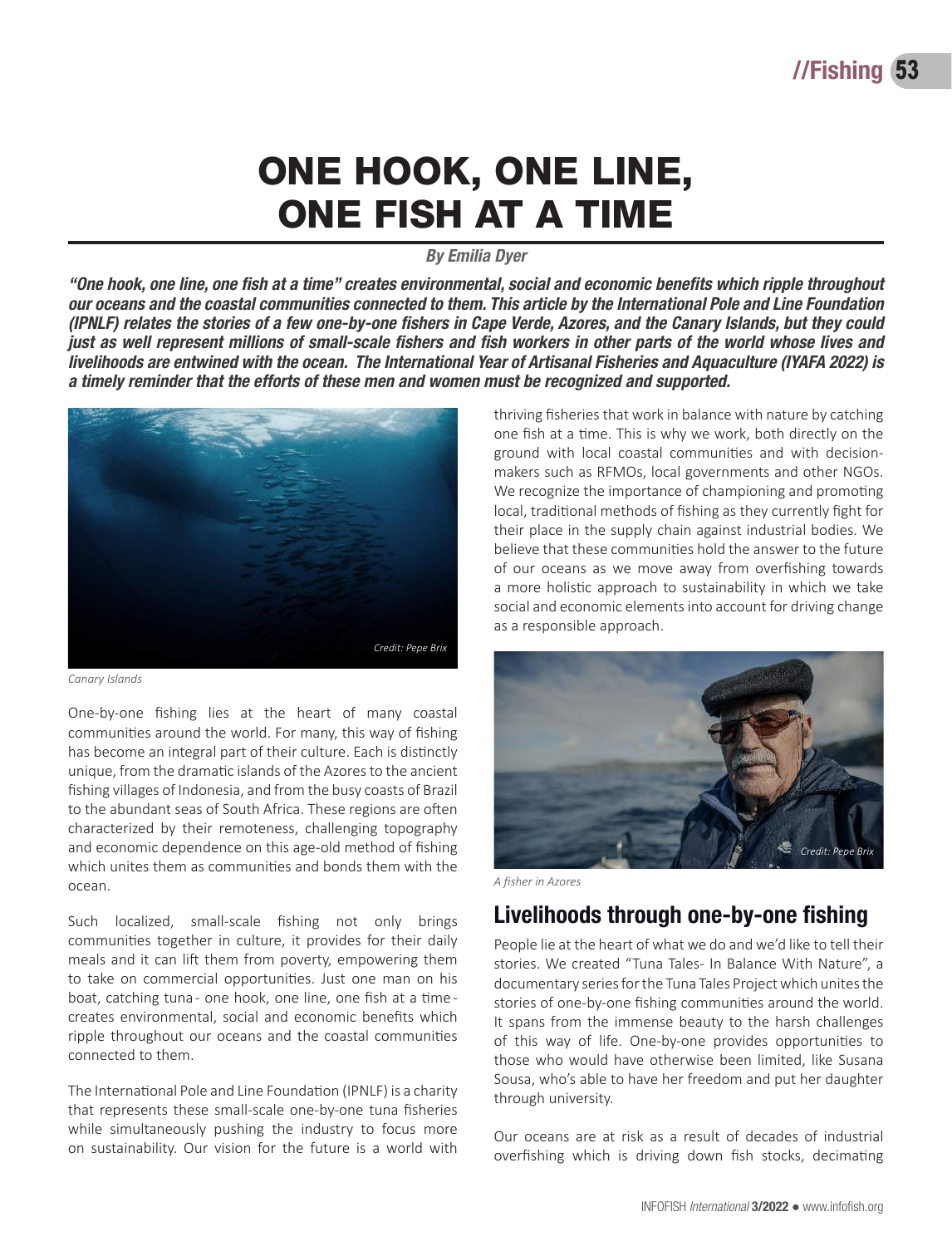biodiversity and overwhelming our oceans with pollution. The impacts of these destructive fishing activities is putting the future of people's livelihoods and families, like Alfredo Durao's, at risk and is being felt, increasingly, among the dayto-day lives of artisanal fishers like Jesus Machín.

#### *Susana Sousa, São Jorge Island, Azores*

Artisanal fisheries create 90% of jobs in the fisheries sector. One-by-one fisheries, like these in the Azores, provide these opportunities to a far greater number of people for each tonne of tuna they harvest. That is why the one-by-one fishery is so important for São Jorge island, not only for the fishers and the dock workers, but for the women who are offered opportunities to create their financial independence in the Santa Catarina Factory. Together they form a cohesive coastal community. People like Susana Sousa, for whom the one-by-one fishery provides her with a job, an income, and her freedom. "When we have our jobs, we have our salaries, and we have our freedom. We don't depend on anyone."



*Susana Sousa* 

Nestled in the hills of São Jorge, Azores, the Santa Catarina Tuna Canning Factory employs over 120 women to process, can and distribute locally caught one-by-one tuna. There are about 120 women here, like Susana Sousa. Before working at Santa Catarina Canning Factory, Susana's job prospects were incredibly limited, but since she started working here, her life has changed a lot. Because of her job, Susana now has her own house and has been able to send her daughter to university. These are essential steps for women in remote communities to provide income and more diverse opportunities. All of this was possible because of her salary from the factory.

The factory provides free health checks for all employees, as well as annual health and safety training (including personal health); and in an effort to help alleviate some of the financial costs associated with employment, the company arranges transport services to and from the factory for all employees.



*Santa Catarina factory, Azores*

Even more fundamental than a salary, jobs like these offer Susana, and thousands of women like her, freedom. When they have their own income, they don't have to depend on anyone else, they are free to make their own way. "Since I started working here my life has changed a lot. I have a house and a daughter in University. All because of this salary."

#### *Jesus Machín, El Hierro, Canary Islands*

Surrounded by beautiful lunar landscapes, La restinga is a small village on the south coast of El Hierro island in the Canaries. In recent decades, Jesus Machín, a 42-year-old fisherman, and the rest of the people in this small fishing community, have witnessed the revolution of the fast-growing large industrial fishing fleet. This boom brought the pressure of industrial fishing into the shallow waters around the island.

Jesus knows he's highly dependent on these waters; he contemplates the ocean with his feet grounded on the island. The ocean surface seems to be endless, and the longevity of its species, eternal. But in fact, he knows small continental shelves around the Canary Islands make their marine ecosystem even more vulnerable and limit the available fishing grounds. He is aware of their success in one-by-one fishing tuna around the island but also knows that it is highly dependent on healthy, abundant fish stocks. Overfishing these waters could drive them into a disaster. "An artisanal boat that fishes one-by-one would never put the resource at risk. On the other hand, a boat with a purse seine net that is two kilometres long and hundreds of metres deep, will definitely cause damage."

Although the concept of marine protected areas is something that is instinctively put in the hands of politicians, 26 years ago, a group of fishers from this village resolved not to wait for the goodwill of those in command. They decided to create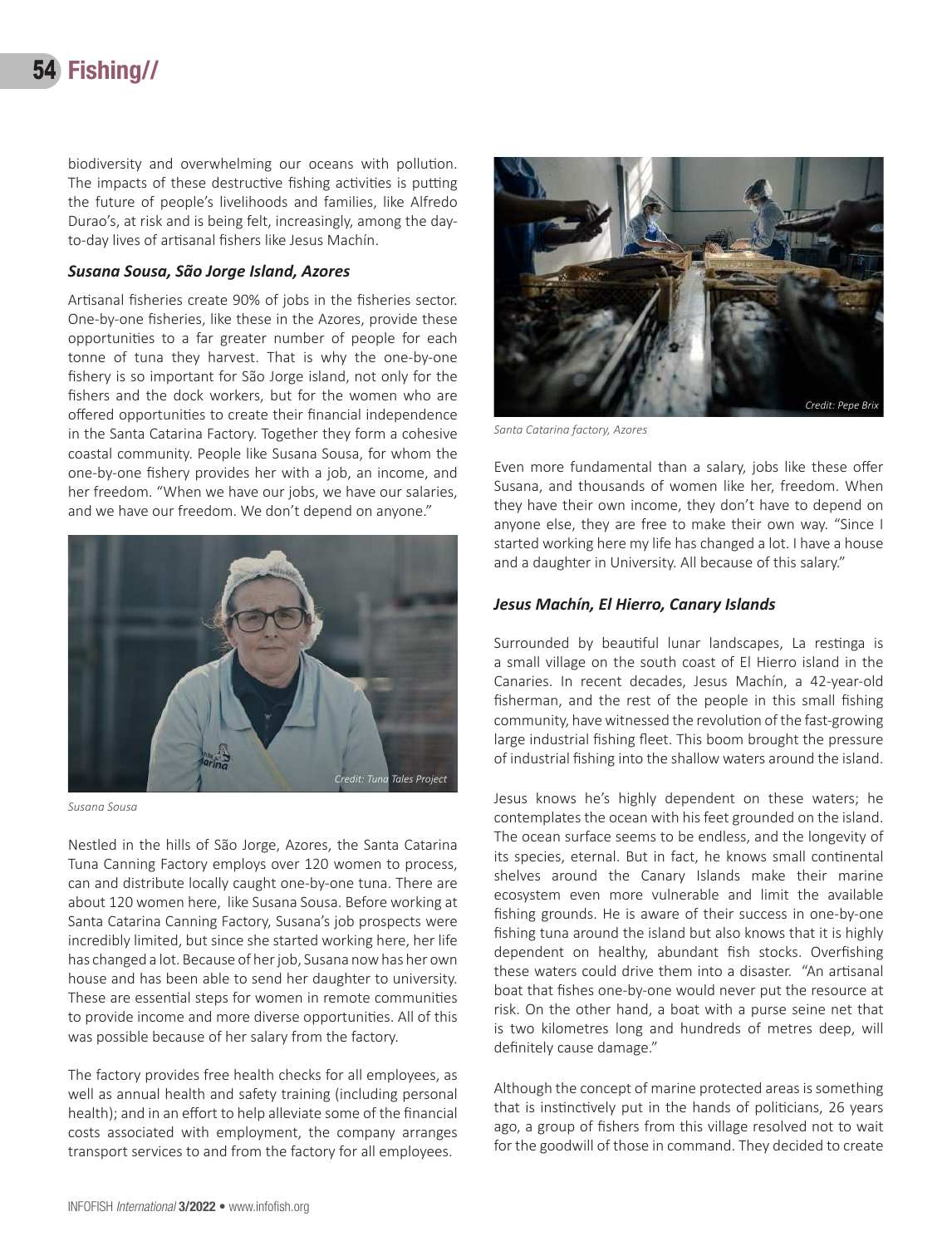## 55 //Fishing

their own marine protected area to assure the good health of the fish stocks they rely on to survive.



*Handline fishers*

The "Mar de las calmas" marine protected area was born and is, even now, the most important sanctuary of life that assures a better future to the island fisheries. The actions of these fishers have become an example for the Canary Islands archipelago, for Macaronesia and for all Europe.

"A protected area that supported the interests of our fisheries was created and we've seen that it has been a great success. Not only for fisheries. In this village there was only one diving centre and now there are almost ten", said Jesus.



*The Mar de las calmas protected area*

The sustainable, localised nature of one-by-one fishing offers an improved future to coastal communities who have often been left with little option and by using their collective voices. Communities like the fishers of El Hierro have secured that for themselves; however in other regions, the impacts of overfishing are still deeply impacting the present and future lives of the community.

#### *Alfredo Durão, Monte Trigo, Cape Verde*

At the base of the 1 979-metre high Topo de Coroa volcano lies a magical place called Monte Trigo. There are no roads in or out and no harbour. Water, medicine, rice, gas-everything you can imagine - is brought to the community by fishing boats which land on the beach with the breaking waves, right next to the football ground. Fishing is not only the most important economic activity for Monte Trigo's people, it's also the structure that assures that all necessary goods are brought to the community.



*Fishing village, Cape Verde*

Alfredo Durão is the captain of the fishermen association's boat which employs most of the fishers at Monte Trigo. They know that by working together, things are made easier. "The ocean is everything to us. Because here we are fully dependent on it."

Times are changing and to be a fisher requires more and more perseverance. Not too long ago, they could use their small boats to catch tuna right there in the bay where risks were low. Nowadays, with the industrial fleet putting pressure on the surrounding waters, Alfredo and his crew, as well as all the other fishers from Monte Trigo, are forced to go out far to the northwest banks, more than 18 miles away from the shore, and risk their lives to catch tuna to make sure they continue to be able to provide for their families.

Despite the community coming together to buy more suitable boats, it still has its limitations and as time goes by, these limitations are becoming more and more evident. After a 7-hour trip to the northwest fishing ground, they still have to catch enough tuna, one-by-one with their bare hands, to feed their families. At this point, the island is just a shadowy shape